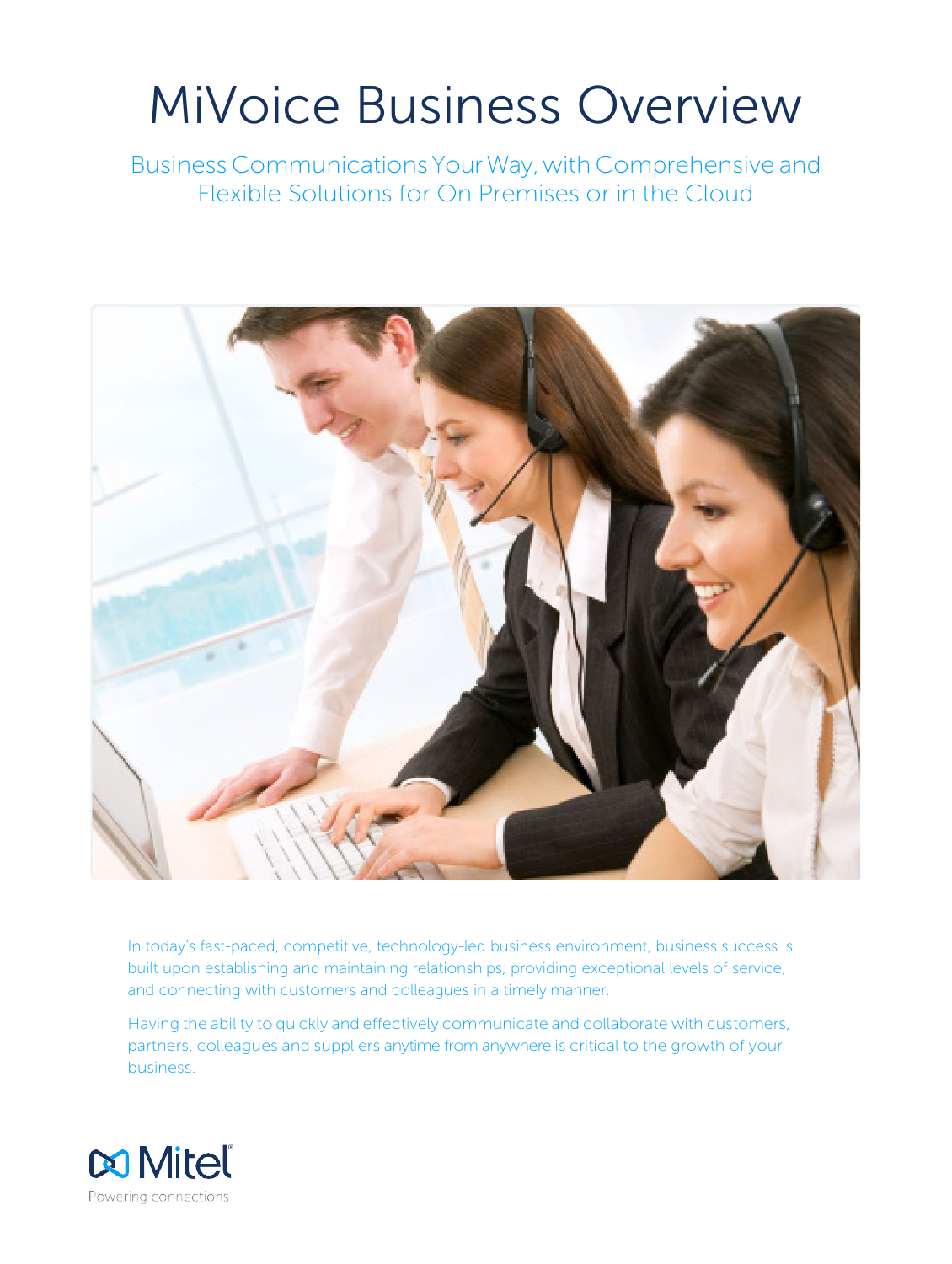At Mitel, Job 1 is understanding your business needs and your infrastructure preferences, including what communications solution components to deploy and where to deploy them—on premises, in the cloud, or both - so that you can maximize your Return on Investment (ROI).

Together, Mitel MiVoice Business, Mitel MiCollab, and Mitel MiContact Center comprise a complete, cost-effective, unified communications solution that fits seamlessly into your existing IT framework to meet all of your business needs.

## Key Business Solutions

- Mobility
- Unified Communication and Collaboration
- Unified Messaging
- Contact Center
- Full Range of Desktop Devices and Accessories

MiVoice Business provides the foundation to building a flexible, real-time communications landscape that can help your business with addressing the different needs of your employees. Whether it's related to job roles, varying levels of mobility within or outside of the business, or the daily use of business applications or industry frameworks, MiVoice Business can address your current needs, yet evolve with your business as your IT strategies and communications needs change.

### **Mobility**

The reality of the current business landscape is that work often takes employees away from their desks, and their desk phone, each day.

With MiVoice Business, employees are provided with access to the same "in-office" communications experience from anywhere with a single identity, phone number and Unified Messaging mailbox.

MiVoice Business's embedded mobility solutions deliver employees greater freedom to communicate from wherever their business takes them, without the burden of escalating mobility costs.

## DYNAMIC EXTENSION

MiVoice Business's embedded twinning solution provides businesses with the ultimate in cost-effective, "no compromise" mobility by letting employees select up to eight devices (regardless of device type) to act as their business phone, so all of their phone numbers collapse into one, giving them a single identity through their business extension.

## HOT DESKING

Hot Desking (sometimes also known as hoteling) allows employees to log into any Mitel MiVoice IP Phone, located at any of your offices, or even at their home, so that they continue to be accessible and productive by having their calls directly routed to the device they are logged in to.

With MiVoice Business's External Hot Desking function employees can even log into external communications devices, such as their home phone, in order to take calls just like they would if they were using a Mitel IP desk phone in the office.

## TELEWORKER SOLUTION

The Mitel MiVoice Border Gateway teleworker solution provides remote and mobile employees with seamless, secure access to the full set of MiVoice Business communications capabilities wherever they are, using any Mitel IP desk phone or MiCollab Client soft phone over the Internet from their home or remote office.

## Unified Communications and Collaboration

A direct result of today's world of business is that organizations are faced with a number of challenges. From how to get employees to efficiently and effectively work together to help drive change throughout the business to ways to improve client interactions that drive increased revenue?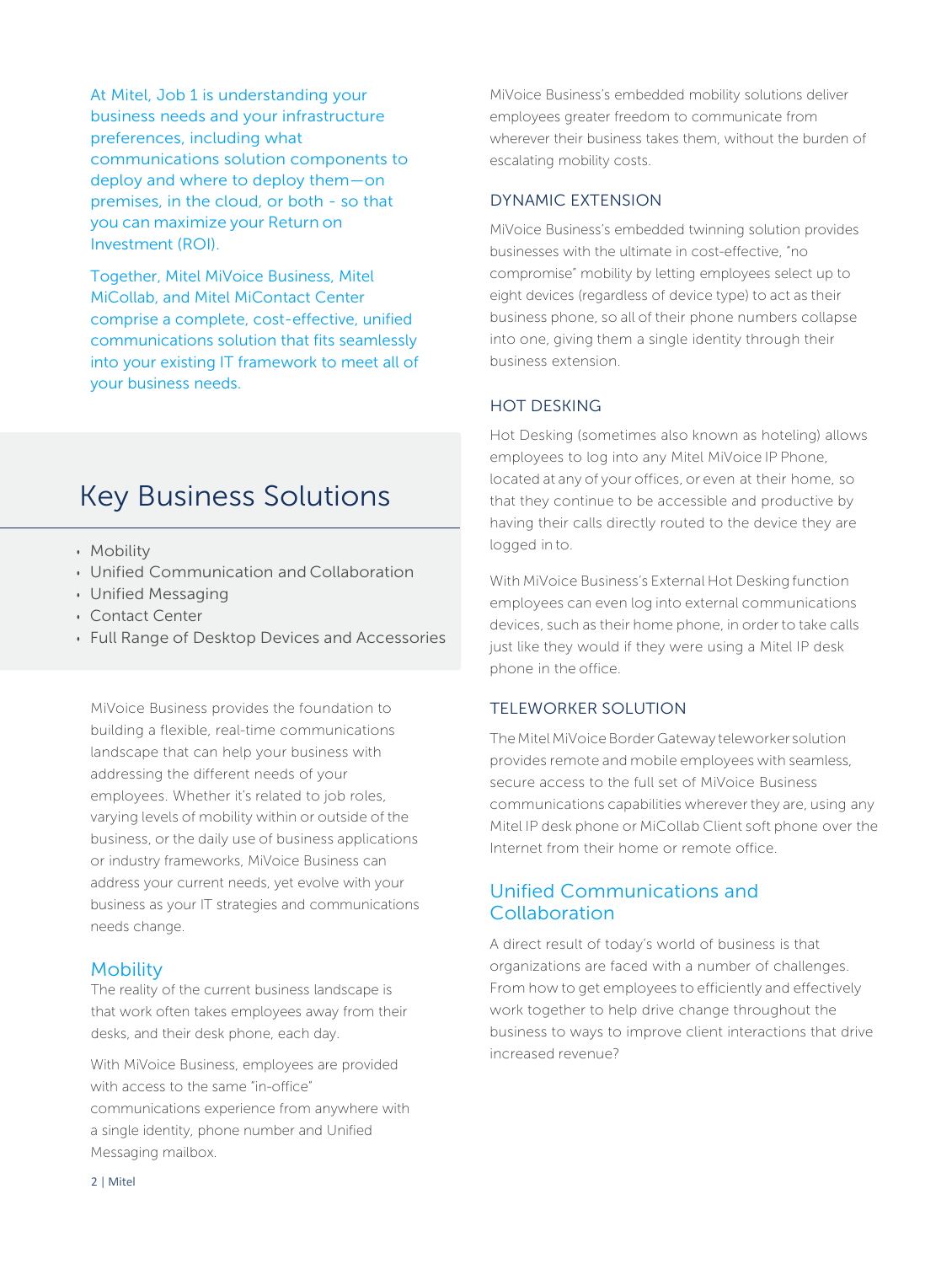Mitel's MiCollab is an integrated suite of unified communication and collaboration solutions that work seamlessly together to allow employees to effectively and effortlessly connect with colleagues, customers, and partners - no matter where their day takes them.

## MICOLLAB CLIENT

MiCollab Client provides employees with a single access point for all their business communications and collaboration needs. Employee instantly benefit from real-time access to everyone in the organization to enhances the overall effectiveness of "in the moment" communications. Furthermore, going mobile is simple with MiCollab Client for mobile devices. When installed on an employee's mobile device (Android™, and iPhone® / iPad®) key unified communications (UC) capabilities are extended to the mobile worker, such as presence and availability of colleagues, single number identity, instant messaging, visual voice mail, and more. Android and iOS devices additionally benefit from an integrated SIP softphone that allows voice over Wi-Fi or cellular networks so that they can remain connected, while on the move.

## CONFERENCING, COLLABORATION AND TEAM WORKING

MiCollab team working, collaboration audio and video conferencing capabilities provides users access to the tools that are vital to having a workforce that is connected with others - both inside and outside of the business - wherever they are. This includes being able to easily create scheduled and ad-hoc conferences on the fly, sharing applications and documents during a meeting, and conducting multi-point video conferencing with others using a standard webcam.

## Unified Messaging

Unified Messaging enables your employees to respond faster to clients and colleagues through single message storage and access. With MiVoice Business your employees have anywhere, anytime access to messages with an integrated, fully featured voice mail system, that provides unified messaging and automated attendant capabilities.

## MIVOICE EMBEDDED MESSAGING

Mitel's MiVoice unified communication platforms offer entrylevel embedded voice mail solutions that provide cost effective voice and unified messaging solution for up to 5000 users.

## MICOLLAB UNIFIED MESSAGING

For more advanced unified messaging features Mitel's MiCollab solution offers Unified Messaging capabilities. MiCollab Unified Messaging is available on both physical and virtual deployments and offers a full-featured and flexible unified messaging solution with a low total cost of ownership to satisfy the diverse needs of your organization.

## MiCOLLAB ADVANCED MESSAGING

Mitel's MiCollab Advanced Messaging solution is a highly scalable, robust, and sophisticated messaging solution with increased scaling up to 120,000 users, and offers unique deployment integrations with business continuity auto attendant capabilities and is available for physical premises-based or virtual deployments

## Contact Center

Contact centers can help improve your customers' experience by ensuring that calls always go to the right agent – anytime, anywhere, and by any means. To meet the needs of internal "customers," some departments within your organizations may even perform a contact center role without thinking of themselves as contact centers.

MiVoice Business's fully integrated contact center solution can assist your business with the delivery of excellent customer service that helps nurture relationships and ensure operational efficiency. MiVoice Business also supports the following management, reporting, and advanced routing solutions as well.

## CONTACT CENTERS

MiContact Center Business delivers robust contact center, IVR, and multimedia functionality and reporting that is suitable for small contact centers that have sophisticated requirements though to large scale enterprise contact centers with 100s of agents.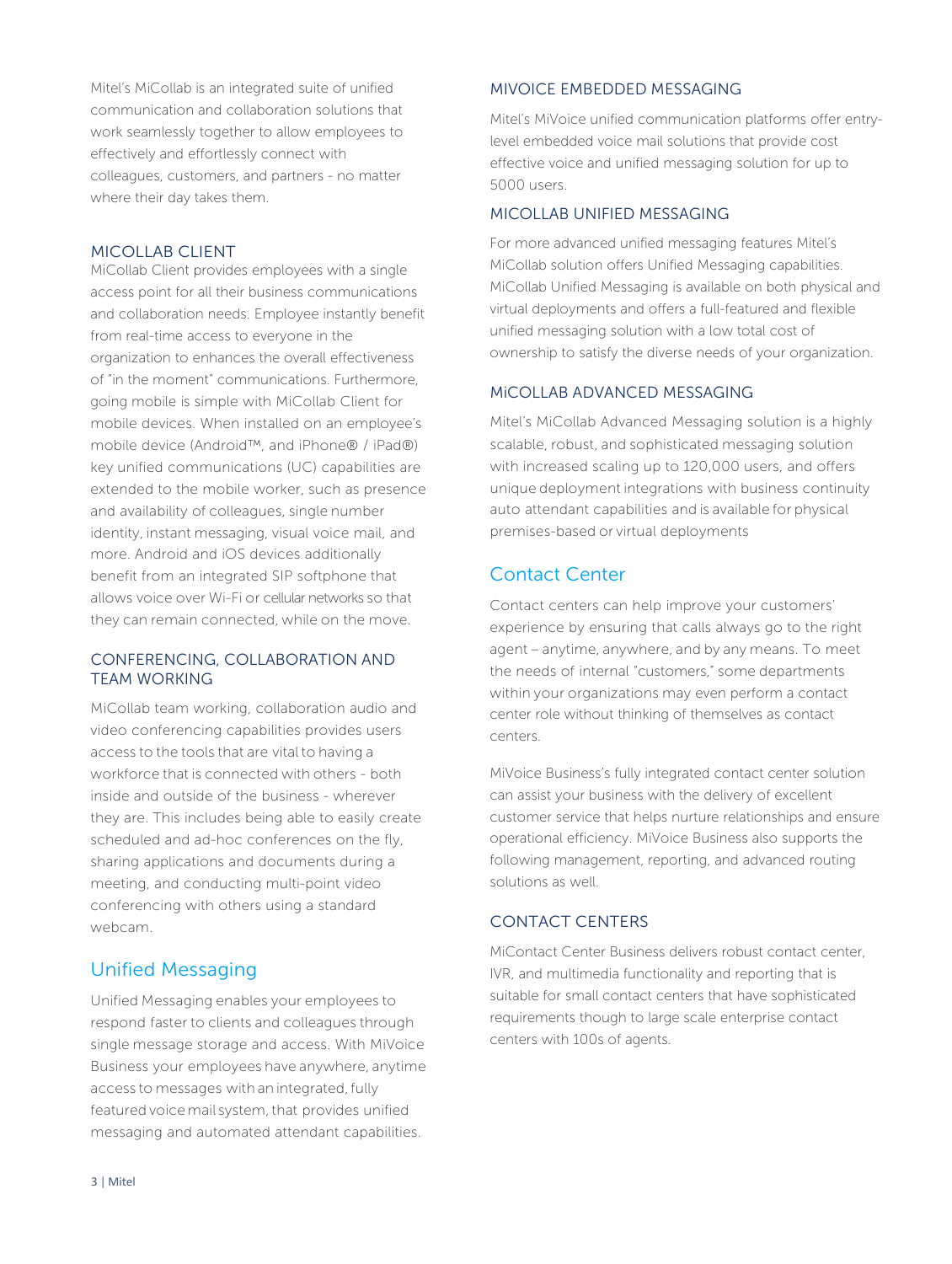MiContact Center Business is a robust, highly flexible solution that delivers feature rich IVR capabilities and contact center monitoring, reporting, forecasting, and agent productivity tools for the most sophisticated contact centers, including virtual, omnichannel contact centers with multiple locations and remote agents.

## OUTBOUND CONTACT CENTERS

MiContact Center Outbound is a preview, progressive, and predictive outbound dialing solution that includes tightly integrated Customer Relationship Management, campaigning, and agent scripting capabilities.

## Full Range of IP Desktop and Accessories

Customer service personnel, office administrators, and call center agents. Many employees who perform similar roles within your business can spend their whole day on the phone. That is why having the right desktop phone that can provide them with access to convenient features and appropriate functionality is essential to making their jobs easier and helps them perform better.

Whether it's personal huddle room solutions for executives, or add-on peripherals for keeping frontline personnel in touch anywhere and anytime, MiVoice Business offers a full range of IP desktop devices, accessories, and meeting room solutions that deliver advanced applications when and where you need it.

# 9:10 AM

## MIVOICE 6900 SERIES IP DESKTOP

From affordable entry-level IP phones to rich media information devices, MiVoice 6900 Series have the right communications solutions for your employees. These include cost-effective two-line phones, traditional button phones, and self-labeling application phones that provide users with ample personal programmable keys.

## MIVOICE PERIPHERALS & ACCESSORIES

Complementing the MiVoice 6900 Series IP phones are MiVoice Desktop Peripherals that offer additional enhancements to existing MiVoice IP phones in order to evolve an employee's phone. These include the Mitel DECT Handset that provides employees personal mobility up to 150 feet away from their desk, Cordless Handset and DECT Headset to provides employee's with hands-free and cord-free communications for up to 300 feet away from their desk, and Personal Key Modules to provide phone power users with additional personal, programmable keys.

## ATTENDANT POSITION CONSOLES

Whether it's a hard-button console that looks like a phone or a completely PC-based solution that provides the ability to view and change employee presence status, MiVoice Business has a solution for your operators and receptionists to assist with delivering a positive experience to your callers.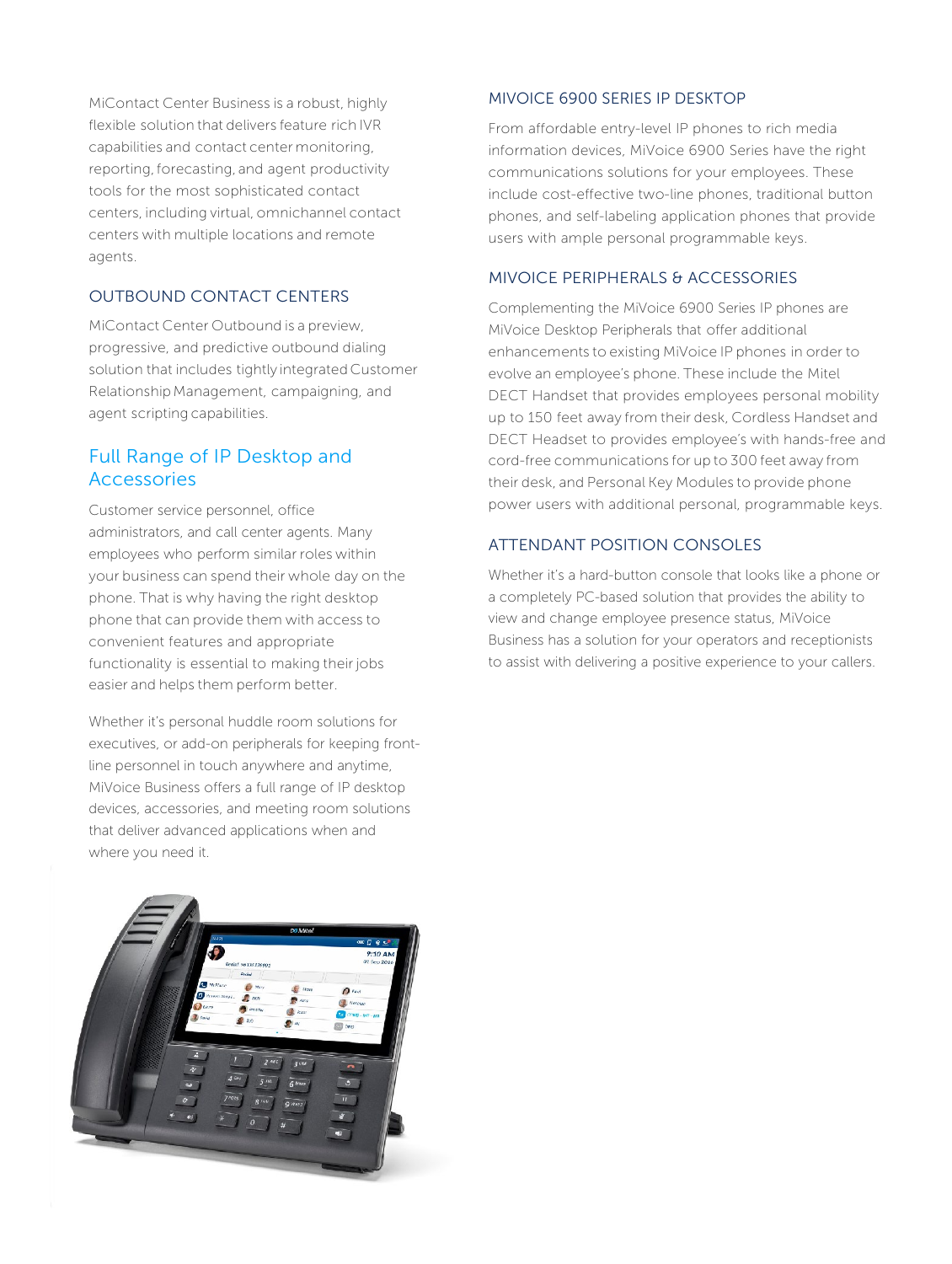MiVoice Business's open, fully modular Freedom Architecture is neutral when it comes to data infrastructure and communications components.

## Deployment Flexibility

MiVoice Business call control software allows you to operate your communications system with flexibility, ease, and reliability on your choice of hardware platform:

- The family of Mitel purpose built appliances
- Industry standard servers from Oracle®, HP®,  $IRM^{\circledR}$  and Dell $^{\circledR}$
- VMware® vSphere™ and Microsoft® Hyper V™ virtualization platform, support for businesses that want to manage business communications like any other application in their data center

With a choice of deployment models (distributed, centralized, private and public cloud) as your IT strategy shifts, so too can your communications strategy.

## Open Architecture

MiVoice Business frees your business from proprietary technologies, by letting you choose the hardware and UC components that work best for your business.

MiVoice Business provides integration with most of the industry's widely deployed back office applications.

## STANDARDS-BASED ARCHITECTURE

Adhering to industry standards, MiVoice Business enables your businesses to leverage your existing business infrastructure and provides a smooth transition to a network-centric communications model. MiVoice Business's core call control features and functionality are the same regardless of the hardware platform or solution deployment model and can operates across virtually any LAN / WAN infrastructure. With native support for legacy networking standards such as Q.SIG

and DPNSS in addition to digital trunking ISDN protocols for central office (PSTN) access, MiVoice Business offers your businesses the ability to retain existing investments irrespective of legacy PBX, while delivering all the advantages of a converged communications infrastructure that natively supports Session Initiation Protocol (SIP).

## SIP PROTOCOL SUPPORT

When it comes to open standards, MiVoice Business natively supports connection to both SIP lineside devices and SIP trunks. No extra hardware or software is required to support SIP users or trunks, greatly simplifying the solution administration when using the SIP Protocol.

## Simple, Powerful, Web-Based Management

MiVoice Business delivers a broad range of administration functions and capabilities all within a simplified web-based management architecture that reduces the time and resources required to perform tasks and administer changes. System changes are automatically synchronized across the solution, and management control and tasks can be delegated across the organization.

## SIMPLE END USER PROVISIONING

Administrators can quickly create and provision new employees with preformatted departmental role-based templates. Employee information is automatically synchronized across all other MiVoice Business and MiCollab solutions in the network ensuring database reliability. Integration with Microsoft® Active Directory® means administrators can configure a user once in Active Directory, and the user will automatically be configured within MiVoice Business – saving your business considerable time and simplifying large deployments.

## EMERGENCY CALL NOTFIFCATION

MiVoice Business natively supports the ability to provide location information and notification when an emergency call is made and also integrates with Mitel Revolution to support mass notification capabilities and channels outside of the telephony solution.